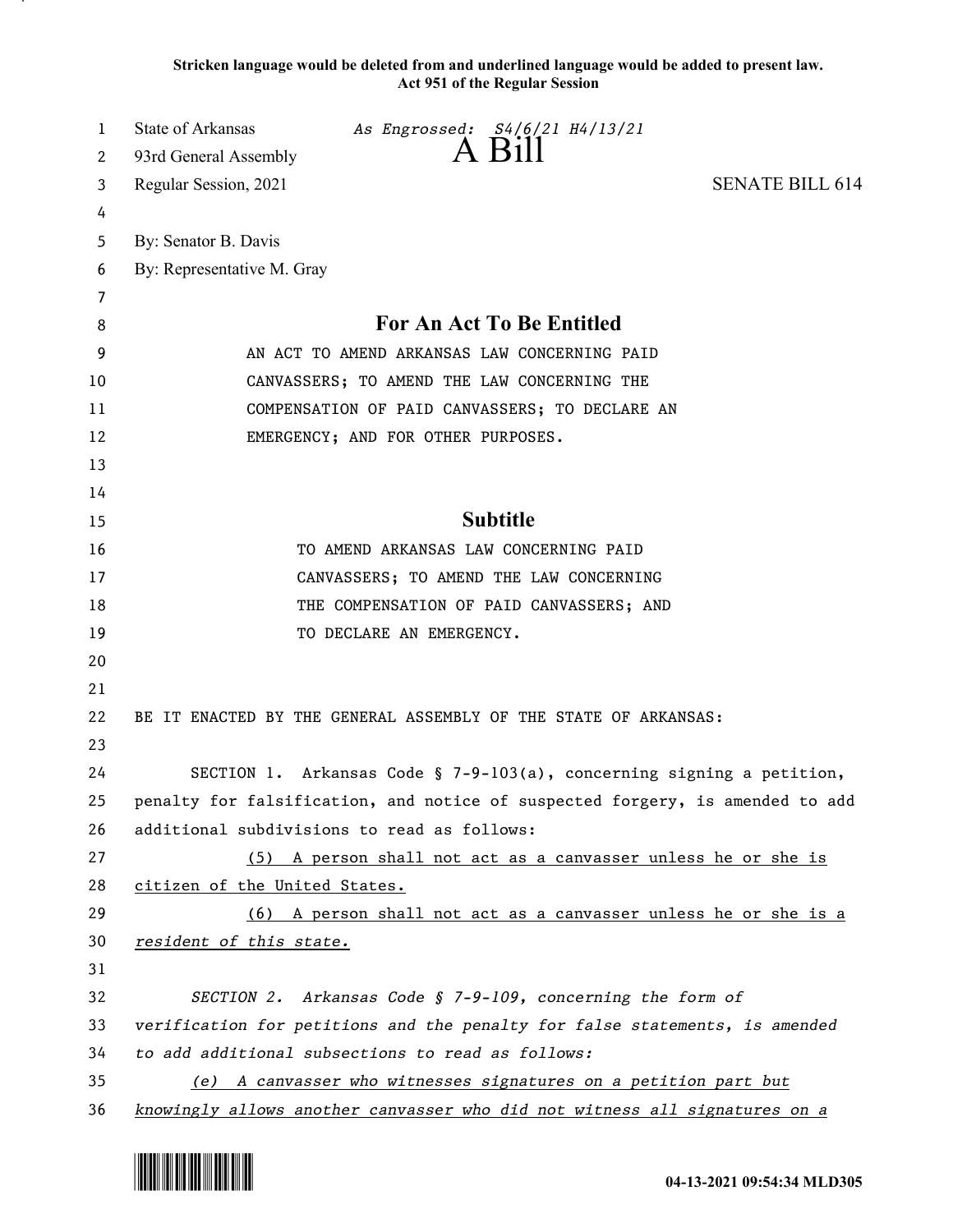As Engrossed: S4/6/21 H4/13/21 SB614

| $\mathbf{1}$ | petition part to execute a false verification affidavit with respect to that      |
|--------------|-----------------------------------------------------------------------------------|
| 2            | petition part commits a Class D felony.                                           |
| 3            | $(f)$ A sponsor, sponsor's agent, or representative commits a Class D             |
| 4            | felony if a sponsor, sponsor's agent, or representative:                          |
| 5            | Knowingly pays a canvasser for petitioner signatures on a<br>(1)                  |
| 6            | petition part not personally witnessed by that paid canvasser; or                 |
| 7            | (2)<br>Knowingly submits to the Secretary of State a petition part                |
| 8            | where the verifying canvasser has not witnessed each signature on that            |
| 9            | petition part.                                                                    |
| 10           |                                                                                   |
| 11           | SECTION 3. Arkansas Code § 7-9-601(a)(2), concerning the hiring and               |
| 12           | training of paid canvassers, is amended to add additional subdivisions to         |
| 13           | read as follows:                                                                  |
| 14           | (E)<br>Instruct the paid canvasser to provide the sponsor                         |
| 15           | sufficient information of the paid canvasser's identity to allow the sponsor      |
| 16           | to obtain the criminal history and criminal record of the paid canvasser          |
| 17           | within thirty (30) days before the date that the paid canvasser begins            |
| 18           | collecting signatures;                                                            |
| 19           | Obtain the criminal history and criminal record of the<br>(F)                     |
| 20           | paid canvasser; and                                                               |
| 21           | Contact the appropriate authority in the state or<br>(G)                          |
| 22           | jurisdiction if a paid canvasser's criminal history and criminal record           |
|              |                                                                                   |
| 23           | indicate an open or pending criminal charge that constitutes a disqualifying      |
| 24           | offense to determine the ultimate disposition or current status of the            |
| 25           | charge.                                                                           |
| 26           |                                                                                   |
| 27           | SECTION 4. Arkansas Code § 7-9-601(b), concerning the hiring and                  |
| 28           | training of paid canvassers, is amended to read as follows:                       |
| 29           | $(b)(1)$ To verify that there are no $\epsilon$ riminal disqualifying offenses on |
| 30           | record, a sponsor shall obtain, at the sponsor's cost, from the Division of       |
| 31           | Arkansas State Police, a current state and federal criminal history and           |
| 32           | criminal record search on every paid canvasser to be registered with the          |
| 33           | Secretary of State.                                                               |
| 34           | The criminal history and criminal record search required by<br>(2)                |
| 35           | this section shall be obtained within thirty (30) days before the date that       |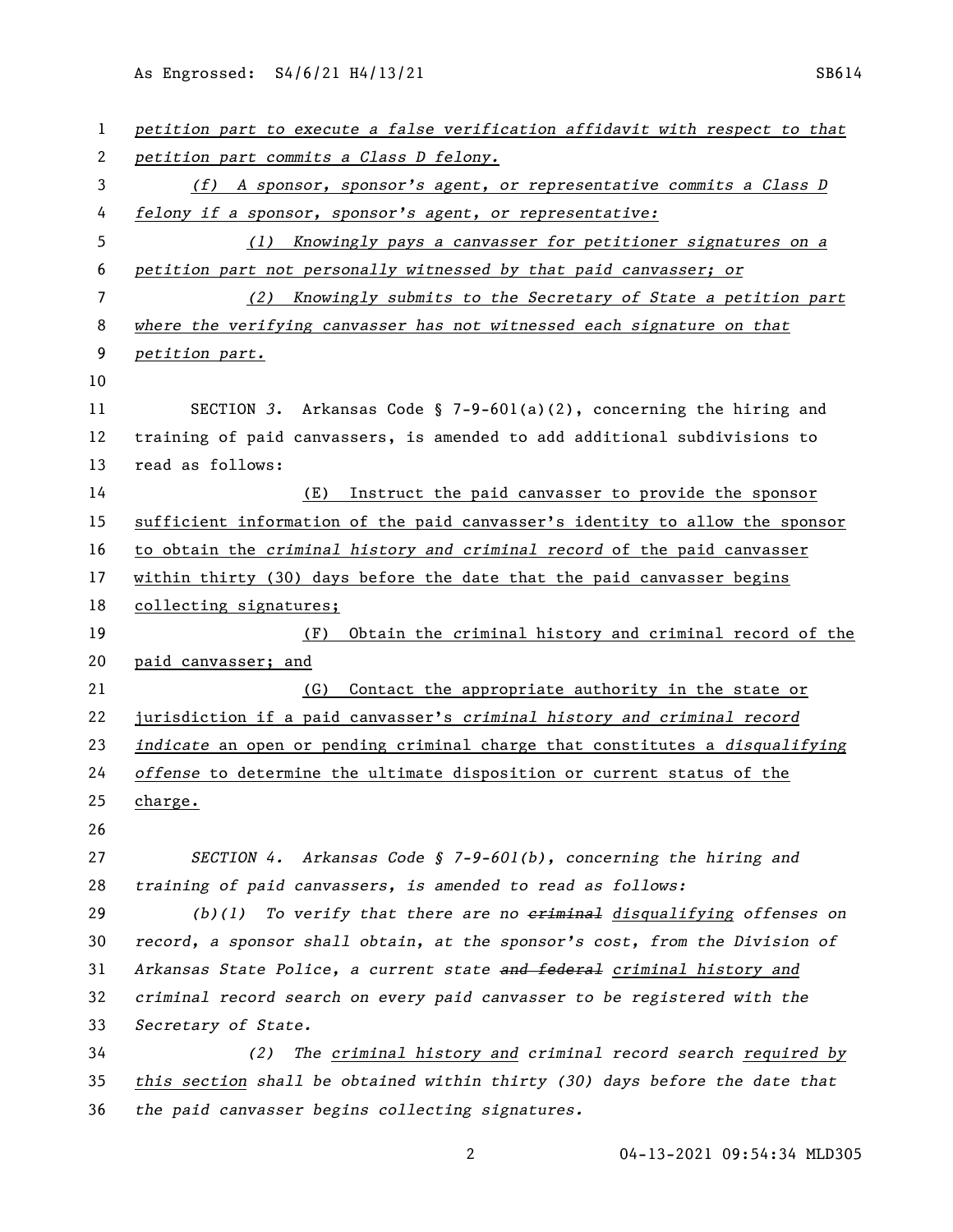| $\mathbf{1}$   |                                              | (3) Upon submission of the sponsor's list of paid canvassers to              |
|----------------|----------------------------------------------|------------------------------------------------------------------------------|
| $\mathbf{2}$   |                                              | the Secretary of State, the sponsor shall certify to the Secretary of State  |
| 3              |                                              | that each paid canvasser in the sponsor's employ has passed a eriminal       |
| 4              |                                              | background check no disqualifying offenses in accordance with this section.  |
| 5              | (4)                                          | A willful violation of this section by a sponsor or paid                     |
| 6              | canvasser constitutes a Class A misdemeanor. |                                                                              |
| $\overline{7}$ |                                              | (5) The sponsor shall bear the ultimate burden of proving that a             |
| 8              |                                              | paid canvasser registered by the sponsor does not have a disqualifying       |
| 9              |                                              | offense in an administrative proceeding or judicial proceeding.              |
| 10             |                                              |                                                                              |
| 11             |                                              | SECTION 5. Arkansas Code § 7-9-601(c), concerning the hiring and             |
| 12             |                                              | training of paid canvassers, is amended to read as follows:                  |
| 13             |                                              | (c) As used in this section, "paid canvasser" means a person who is          |
| 14             |                                              | paid or with whom there is an agreement to pay money or anything of value    |
| 15             |                                              | before or after a signature on an initiative or referendum petition is       |
| 16             |                                              | solicited in exchange for soliciting or obtaining a signature on a petition. |
| 17             |                                              |                                                                              |
| 18             |                                              | SECTION 6. Arkansas Code § 7-9-601(d)(3), concerning the hiring and          |
| 19             |                                              | training of paid canvassers, is amended to read as follows:                  |
| 20             |                                              | $(3)(i)$ A signed statement taken under oath or solemn affirmation           |
| 21             |                                              | stating that the person has not pleaded guilty or nolo contendere to or been |
| 22             |                                              | found guilty of a eriminal felony offense or a violation of the election     |
| 23             |                                              | laws, fraud, forgery, or identification theft disqualifying offense in any   |
| 24             |                                              | state of the United States, the District of Columbia, Puerto Rico, Guam, or  |
| 25             | any other United States protectorate;.       |                                                                              |
| 26             |                                              | (ii) As used in this section, "disqualifying offense"                        |
| 27             | means:                                       |                                                                              |
| 28             |                                              | (a) A felony;                                                                |
| 29             |                                              | A violation of the election laws;<br>(b)                                     |
| 30             |                                              | Fraud;<br>(c)                                                                |
| 31             |                                              | (d)<br><u>Forgery;</u>                                                       |
| 32             |                                              | Counterfeiting;<br>(e)                                                       |
| 33             |                                              | Identity theft;<br>(f)                                                       |
| 34             |                                              | A crime of violence, including assault, battery,<br>(g)                      |
| 35             | or intimidation;                             |                                                                              |
| 36             |                                              | Harassment;<br>(h)                                                           |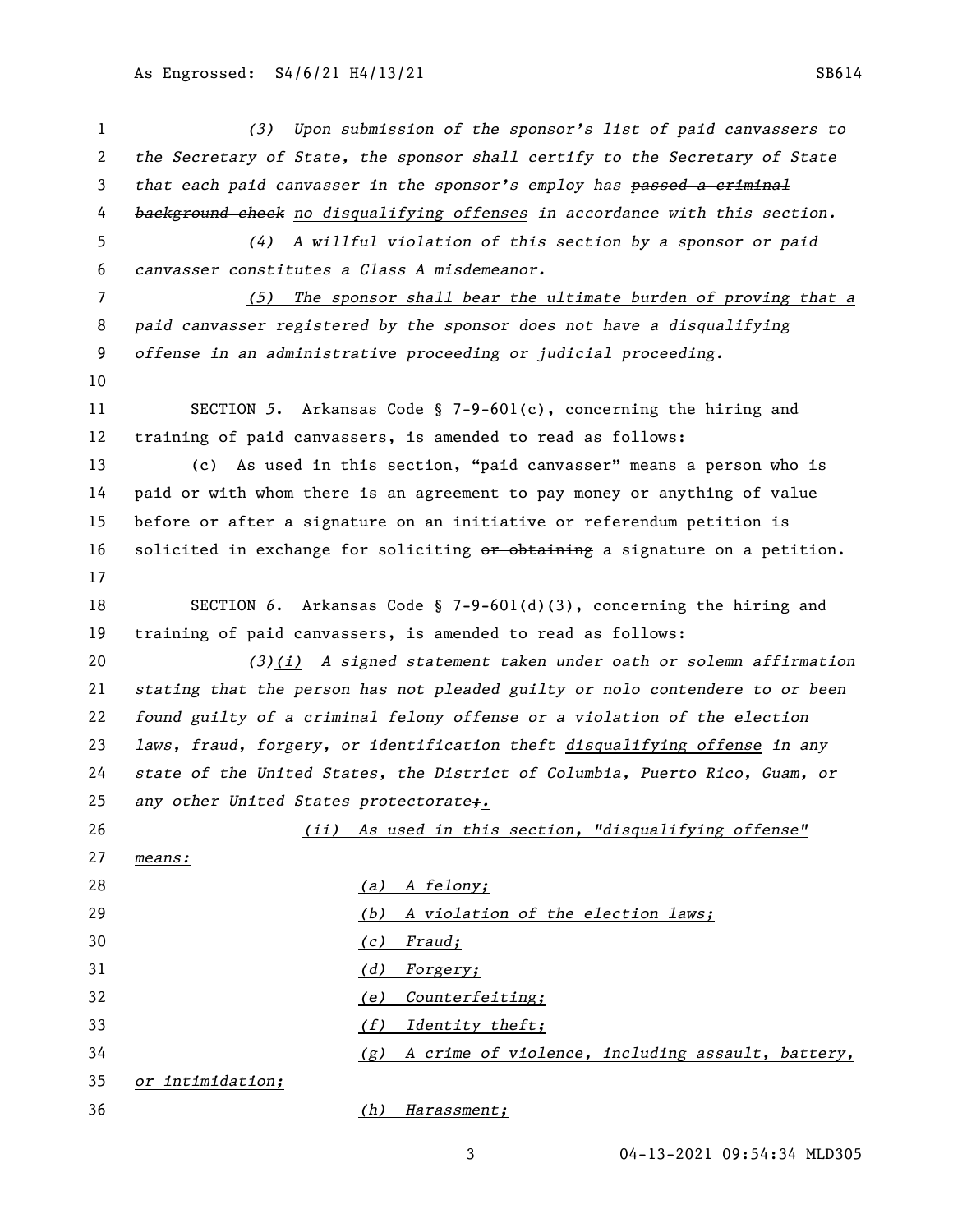*(i) Terroristic threatening; (j) A sex offense, including sexual harassment; (k) A violation of the drug and narcotics laws; (l) Breaking and entering; (m) Trespass; (n) Destruction or damage of property; (o) Vandalism; (p) Arson; or (q) A crime of theft, including robbery, burglary, and simple theft or larceny;* SECTION *7*. Arkansas Code § 7-9-601, concerning the hiring and training of paid canvassers, is amended to add additional subsections to read as follows: (g)(1) It is unlawful for a person to pay or offer to pay a person, or receive payment or agree to receive payment, on a basis related to the number of signatures obtained on a statewide initiative petition or statewide referendum petition. (2) This subsection does not prohibit compensation for circulating petitions but only compensation for obtaining signatures when the compensation or compensation level is impacted by or related to the number of signatures obtained. (3) A signature obtained in violation of this subsection is void and shall not be counted. (4) A violation under this subsection is a Class A misdemeanor. SECTION *8*. DO NOT CODIFY. Severability. (a) All provisions of this act, including all sections, subsections, and subdivisions, are severable and if any portion of this act is declared invalid for any reason, then all remaining sections, subsections, and subdivisions of this act shall remain in full effect. (b) It is the intent of the General Assembly that the sections, subsections, and subdivisions of this act are severable, notwithstanding whether the act, section, sections, subsection, subsections, subdivision, or subdivisions at issue are:

- 
- (1) Meant to accomplish a single purpose;
	-